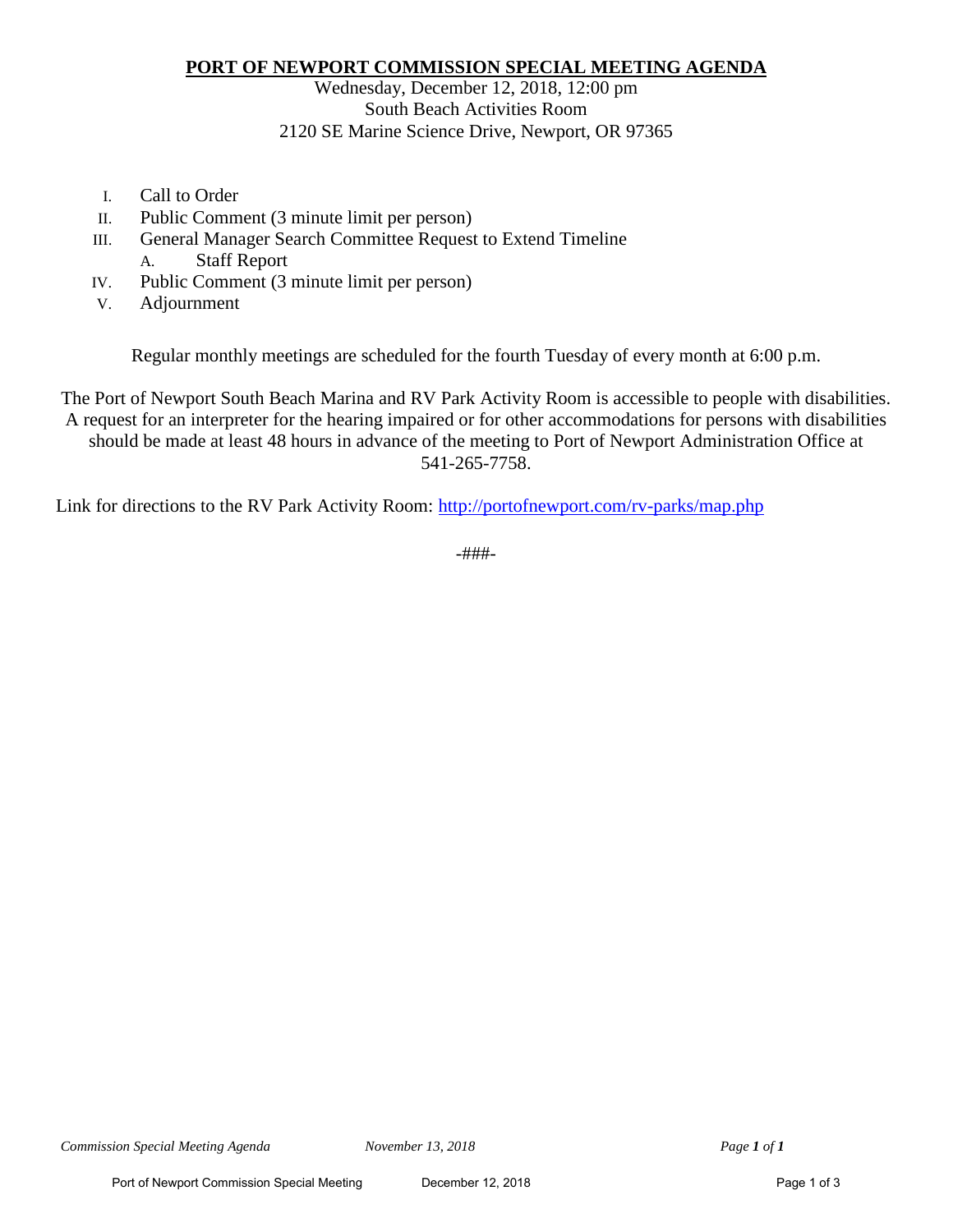

## NEW BUSINESS AGENDA ITEM

| <b>DATE:</b>      | <b>December 12, 2018</b>                                           |
|-------------------|--------------------------------------------------------------------|
| RE:               | <b>General Manager Search Committee Request to Extend Timeline</b> |
| TO:               | <b>Port of Newport Board of Commissioners</b>                      |
| <b>ISSUED BY:</b> | Teri Dresler, Interim General Manager                              |

### **BACKGROUND**

At the Port of Newport Special Commission Meeting on November 13, 2018, the Commission approved the General Manager Hiring Process Timeline dated November 2, 2018, attached. The recruitment was opened according to the timeline and closed December 5, also as listed in the timeline. On Monday, December 10, the General Manager Search Committee members met to review the 9 resumes received by Special Districts Association of Oregon. The Search Committee is made up of Commission Vice President Sara Skamser, Commissioner Jim Burke, community member Steve Beck, community member Bud Shoemake, and myself.

After reviewing the 9 resumes and evaluating the candidate's experience, it was clear to the Search Committee that the quantity of qualified candidates suitable to move on to the next step for an interview, was too small. After additional conversation, the group came to an agreement to request the Port of Newport Board of Commissioners re-open the recruitment and extend the close date until potentially mid-February. This will allow for a broader search to include national web sites and/or publications that were not used during this first recruitment due to time constraints.

The Search Committee felt strongly that due to the significance of this position to the Port, an extended search would yield a broader pool of qualified applicants. In addition, the Search Committee encourages the current pool of applicants to re-submit their interest in the position as there were qualified applicants in this pool.

I have attached a suggested timeline from SDAO for the Commission to consider.

#### **RECOMMENDATION**

I would recommend that a Commissioner make a motion to either adopt the General Manager Hiring Process Timeline dated December 11, 2018, or make a motion to adopt a similar timeline with specified dates agreeable to the Commission.

-###-